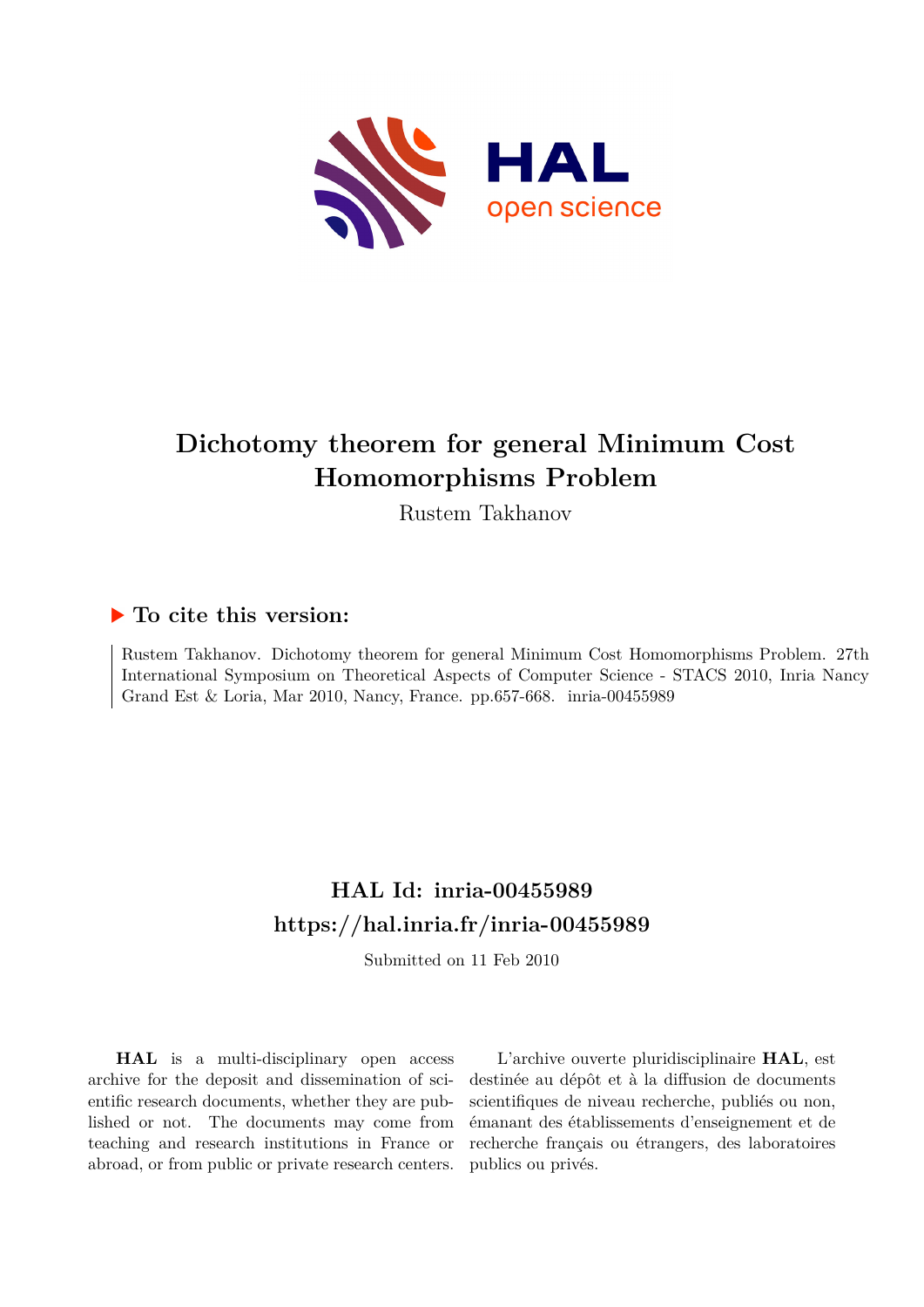## A DICHOTOMY THEOREM FOR THE GENERAL MINIMUM COST HOMOMORPHISM PROBLEM

RUSTEM TAKHANOV<sup>1</sup>

 $1$  Department of Computer and Information Science, Linköping University *E-mail address*: g-rusta@ida.liu.se *E-mail address*: takhanov@mail.ru

ABSTRACT. In the constraint satisfaction problem  $(CSP)$ , the aim is to find an assignment of values to a set of variables subject to specified constraints. In the minimum cost homomorphism problem  $(MinHom)$ , one is additionally given weights  $c_{va}$  for every vari- $\sum_{v} c_{v} f(v)$ . Let  $MinHom(\Gamma)$  denote the  $MinHom$  problem parameterized by the set of able  $v$  and value  $a$ , and the aim is to find an assignment  $f$  to the variables that minimizes predicates allowed for constraints.  $MinHom(\Gamma)$  is related to many well-studied combinatorial optimization problems, and concrete applications can be found in, for instance, defence logistics and machine learning. We show that  $MinHom(\Gamma)$  can be studied by using algebraic methods similar to those used for CSPs. With the aid of algebraic techniques, we classify the computational complexity of  $MinHom(\Gamma)$  for all choices of Γ. Our result settles a general dichotomy conjecture previously resolved only for certain classes of directed graphs, [Gutin, Hell, Rafiey, Yeo, European J. of Combinatorics, 2008].

#### 1. Introduction

Constraint satisfaction problems  $(CSP)$  are a natural way of formalizing a large number of computational problems arising in combinatorial optimization, artificial intelligence, and database theory. This problem has the following two equivalent formulations: (1) to find an assignment of values to a given set of variables, subject to constraints on the values that can be assigned simultaneously to specified subsets of variables, and (2) to find a homomorphism between two finite relational structures  $A$  and  $B$ . Applications of  $CSPs$ arise in the propositional logic, database and graph theory, scheduling and many other areas. During the past 30 years, CSP and its subproblems has been intensively studied by computer scientists and mathematicians. Considerable attention has been given to the case where the constraints are restricted to a given finite set of relations Γ, called a constraint language [3, 6, 13, 17]. For example, when  $\Gamma$  is a constraint language over the boolean set  $\{0,1\}$  with four ternary predicates  $x \vee y \vee z$ ,  $\overline{x} \vee y \vee z$ ,  $\overline{x} \vee \overline{y} \vee z$ ,  $\overline{x} \vee \overline{y} \vee \overline{z}$  we obtain 3-SAT. This direction of research has been mainly concerned with the computational complexity of  $CSP(\Gamma)$  as a function of Γ. It has been shown that the complexity of  $CSP(\Gamma)$  is highly

*Key words and phrases:* minimum cost homomorphisms problem, relational clones, constraint satisfaction problem, perfect graphs, supervised learning.



*<sup>1998</sup> ACM Subject Classification:* F.4.1, G.2.2, I.2.6.

 $\circledcirc$  R. Takhanov **Creative Commons Attribution-NoDerivs License**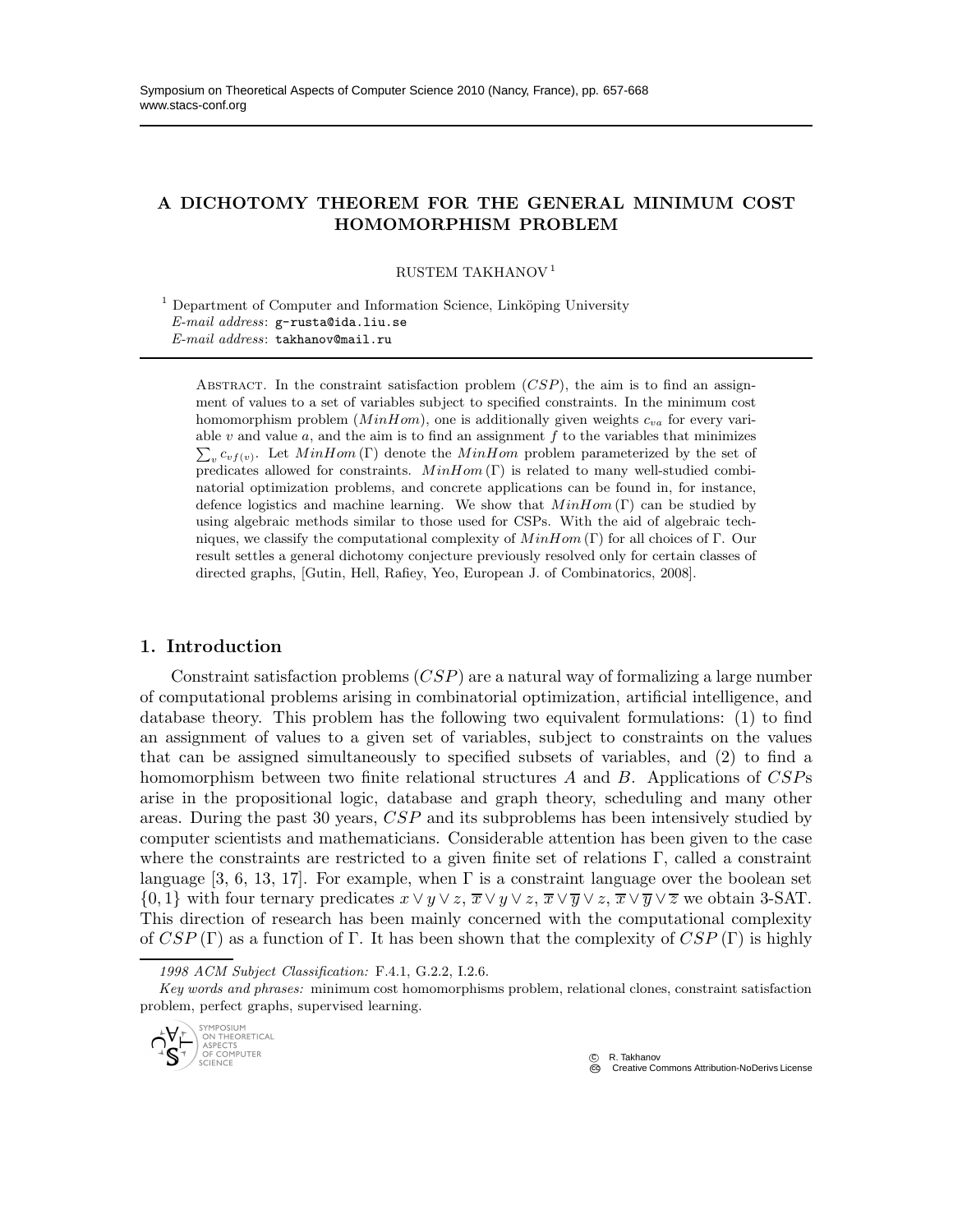connected with relational clones of universal algebra [13]. For every constraint language  $\Gamma$ , it has been conjectured that  $CSP(\Gamma)$  is either in P or NP-complete [6].

In the minimum cost homomorphism problem  $(MinHom)$ , we are given variables subject to constraints and, additionally, costs on variable/value pairs. Now, the task is not just to find any satisfying assignment to the variables, but one that minimizes the total cost.

**Definition 1.1.** Suppose we are given a finite domain set  $A$  and a finite constraint language r ⊆ Ö  $k=1$  $2^{A^k}$ . Denote by  $MinHom(\Gamma)$  the following minimization task:

**Instance:** A first-order formula  $\Phi(x_1,\ldots,x_n) = \bigwedge_{i=1}^N \rho_i(y_{i1},\ldots,y_{in_i}), \rho_i \in \Gamma, y_{ij} \in$  ${x_1, \ldots, x_n}$ , and weights  $w_{ia} \in \mathbb{N}, 1 \le i \le n, a \in A$ .

**Solution:** Assignment  $f: \{x_1, \ldots, x_n\} \to A$ , that satisfies the formula  $\Phi$ . If there is no such assignment, then indicate it.

Measure:  $\sum_{n=1}^{\infty}$  $\sum_{i=1} w_{if(x_i)}$ .

**Remark 1.2.** Note that when we require weights to be positive we do not lose generality, since  $MinHom(\Gamma)$  with arbitrary weights can be polynomial-time reduced to  $MinHom(\Gamma)$ with positive weights by the following trick: we can add  $s$  to all weights, where  $s$  is some integer. This trick only adds ns to the value of the optimized measure. Hence, we can make all weights negative, and  $MinHom(\Gamma)$  modified this way is equivalent to maximization but with positive weights only. This remark explains why both names  $MinHom$  and  $MaxHom$ can be allowed, though we prefer  $MinHom$  due to historical reasons.

MinHom was introduced in [11] where it was motivated by a real-world problem in defence logistics. The question for which directed graphs H the problem  $MinHom({H})$ is polynomial-time solvable was considered in [8, 9, 10, 11, 12]. In this paper, we approach the problem in its most general form by algebraic methods and give a complete algebraic characterization of tractable constraint languages. From this characterization, we obtain a dichotomy for MinHom, i.e., if  $MinHom(\Gamma)$  is not polynomial-time solvable, then it is NP-hard. Of course, this dichotomy implies the dichotomy for directed graphs.

In Section 2, we present some preliminaries together with results connecting the complexity of MinHom with conservative algebras. The main dichotomy theorem is stated in Section 3 and its proof is divided into several parts which can be found in Sections 4-8. The NP-hardness results are collected in Section 4 followed by the building blocks for the tractability result: existence of majority polymorphisms (Section 5) and connections with optimization in perfect graphs (Section 6). Section 7 introduces the concept of arithmetical deadlocks which lays the foundation for the final proof in Section 8. Finally, in Section 9 we explain the relation of our results to previous research and present directions for future research.

#### 2. Algebraic structure of tractable constraint languages

Recall that an optimization problem A is called NP-hard if some NP-complete language can be recognized in polynomial time with the aid of an oracle for A. We assume that  $P \neq NP$ .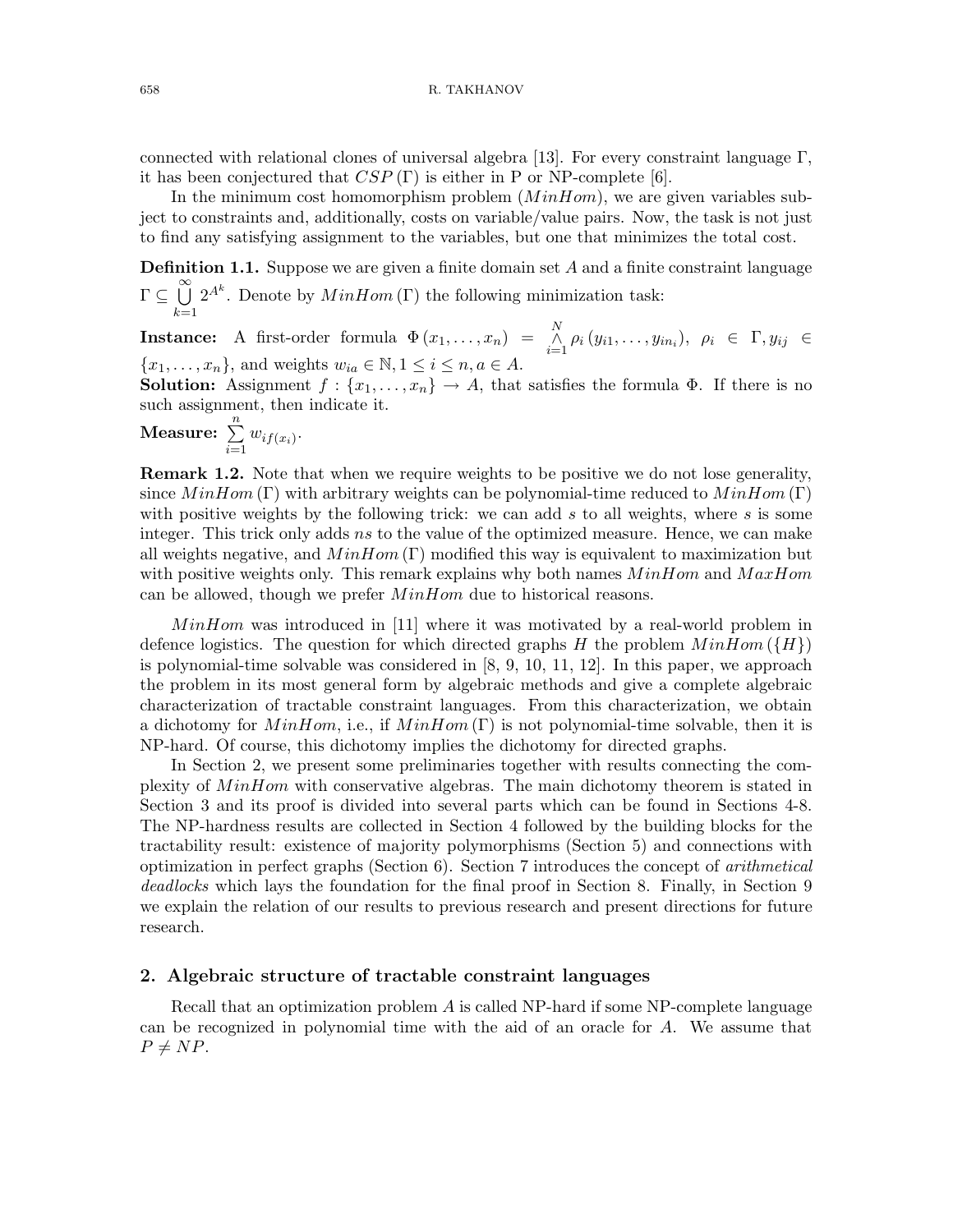**Definition 2.1.** Suppose we are given a finite set  $A$  and a constraint language  $\Gamma \subseteq \bigcup^{\infty} 2^{A^k}$ . The language  $\Gamma$  is said to be *tractable* if, for every finite subset  $\Gamma' \subseteq \Gamma$ ,  $MinHom(\Gamma')$  is polynomial-time solvable, and  $\Gamma$  is called NP-hard if there is a finite subset  $\Gamma' \subseteq \Gamma$  such that  $MinHom(\Gamma')$  is NP-hard.

First, we will state some standard definitions from universal algebra.

**Definition 2.2.** Let  $\rho \subseteq A^m$  and  $f : A^n \to A$ . We say that the function (operation) f preserves the predicate  $\rho$  if, for every  $(x_1^i, \ldots, x_m^i) \in \rho, 1 \le i \le n$ , we have that  $(f(x_1^1, ..., x_1^n), ..., f(x_m^1, ..., x_m^n)) \in \rho.$ 

For a constraint language Γ, let  $Pol(\Gamma)$  denote the set of operations preserving all predicates in Γ. Throughout the paper, we let A denote a finite domain and Γ a constraint language over A. We assume the domain  $A$  to be finite.

**Definition 2.3.** A constraint language  $\Gamma$  is called a relational clone if it contains every predicate expressible by a first-order formula involving only

- a) predicates from  $\Gamma \cup \{-A\};$
- b) conjunction; and
- c) existential quantification.

First-order formulas involving only conjunction and existential quantification are often called *primitive positive (pp) formulas*. For a given constraint language Γ, the set of all predicates that can be described by pp-formulas over  $\Gamma$  is called the *closure* of  $\Gamma$  and is denoted by  $\langle \Gamma \rangle$ .

For a set of operations F on A, let  $Inv(F)$  denote the set of predicates preserved under the operations of F. Obviously,  $Inv(F)$  is a relational clone. The next result is well-known [2, 7].

**Theorem 2.4.** For a constraint language  $\Gamma$  over a finite set  $A$ ,  $\langle \Gamma \rangle = Inv(Pol(\Gamma))$ .

Theorem 2.4 tells us that the Galois closure of a constraint language  $\Gamma$  is equal to the set of all predicates that can be obtained via pp-formulas from the predicates in Γ.

**Theorem 2.5.** For any finite constraint language  $\Gamma$  and any finite  $\Gamma' \subseteq \langle \Gamma \rangle$ , there is a polynomial time reduction from  $MinHom(\Gamma')$  to  $MinHom(\Gamma)$ .

Proof. Since any predicate from  $\Gamma'$  can be viewed as a pp-formula with predicates in Γ, an input formula to  $MinHom(\Gamma')$  can be represented on the form  $\Phi(x_1,...,x_n) =$  $\bigwedge_{i=1}^N \exists z_{i1}, \ldots, z_{im_i} \Phi_i(y_{i1}, \ldots, y_{in_i}, z_{i1}, \ldots, z_{im_i}),$  where  $y_{ij} \in \{x_1, \ldots, x_n\}$  and  $\Phi_i$  is a first-order formula involving only predicates in Γ, equality, and conjunction. Obviously, this formula is equivalent to  $\exists z_{11}, \ldots, z_{Nm_N} \land \atop i=1}^N \Phi_i(y_{i1}, \ldots, y_{in_i}, z_{i1}, \ldots, z_{im_i}).$  $\bigwedge_{i=1}^N \Phi_i(y_{i1},\ldots,y_{in_i},z_{i1},\ldots,z_{im_i})$  can be considered as an instance of  $MinHom\left(\Gamma \cup \{-A\}\right)$ with variables  $x_1, \ldots, x_n, z_{11}, \ldots, z_{Nm_N}$  where weights  $w_{ij}$  will remain the same and for additional variables  $z_{kl}$  we define  $w_{z_{kl}j} = 0$ . By solving  $MinHom(\Gamma \cup \{-4\})$  with the described input, we can find a solution of the initial  $MinHom(\Gamma')$  problem. It is easy to see that the number of added variables is bounded by a polynomial in n. So this reduction can be carried out in polynomial time. Finally,  $MinHom(\Gamma \cup \{-A\})$  can be reduced polynomially to  $MinHom(\Gamma)$  because an equality constraint for a pair of variables is equivalent to replacement of all inclusions of the first variable in a formula by the second one.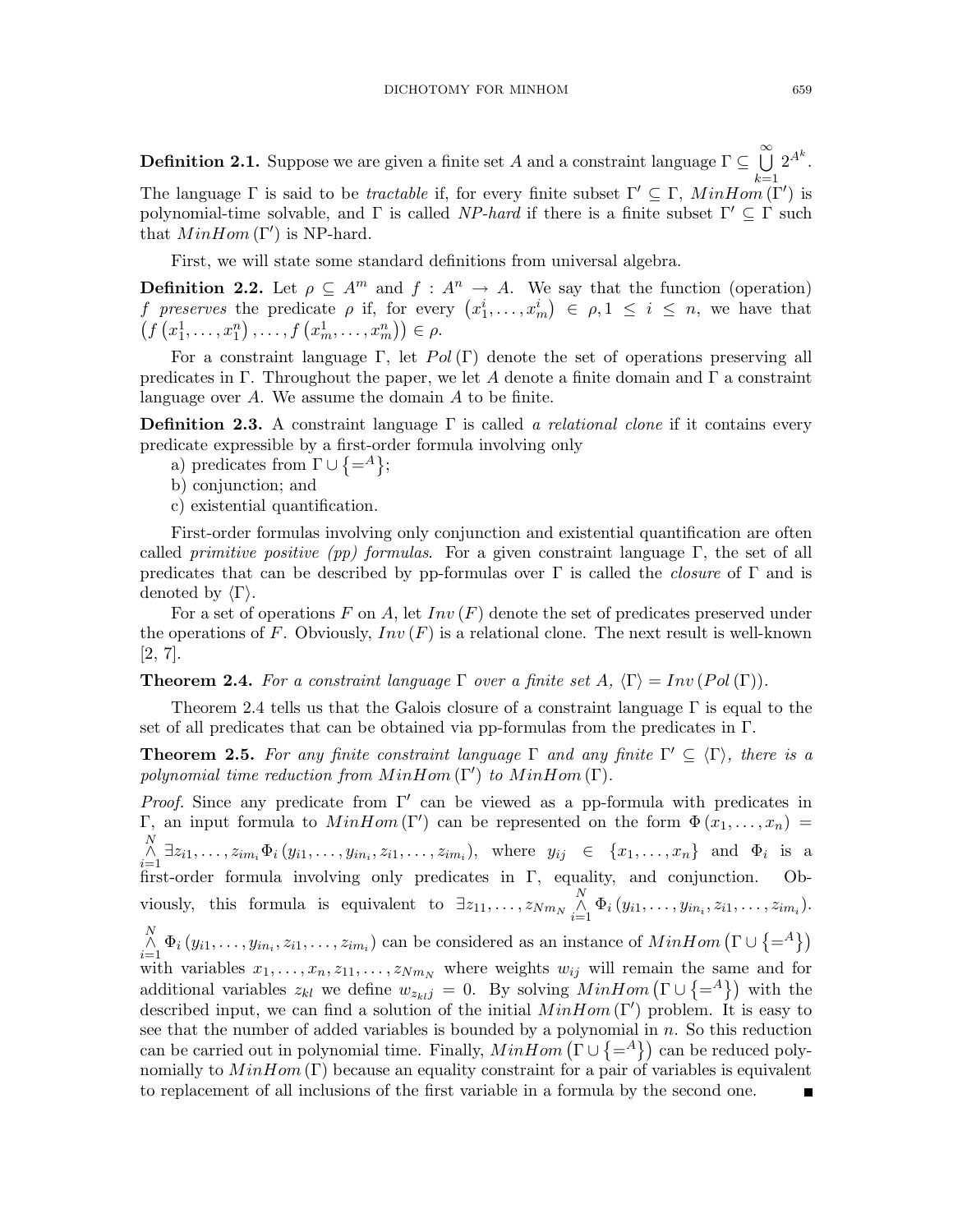The previous theorem tells us that the complexity of  $MinHom(\Gamma)$  is basically determined by  $Inv(Pol(\Gamma))$ , i.e., by Pol(Γ). That is why we will be concerned with the classification of sets of operations F for which  $Inv(F)$  is a tractable constraint language.

**Definition 2.6.** An *algebra* is an ordered pair  $A = (A, F)$  such that A is a nonempty set (called a universe) and  $F$  is a family of finitary operations on  $A$ . An algebra with a finite universe is referred to as a finite algebra.

**Definition 2.7.** An algebra  $\mathbb{A} = (A, F)$  is called tractable if  $Inv(F)$  is a tractable constraint language and  $\mathbb A$  is called NP-hard if  $Inv(F)$  is an NP-hard constraint language.

In the following theorem, we show that we only need to consider a very special type of algebras, so called conservative algebras.

**Definition 2.8.** An algebra  $\mathbb{A} = (A, F)$  is called conservative if for every operation  $f \in F$ we have that  $f(x_1,...,x_n) \in \{x_1,...,x_n\}$ .

**Theorem 2.9.** For any finite constraint language  $\Gamma$  over A and  $C \subseteq A$ , there is a polynomial time Turing reduction from  $MinHom(\Gamma \cup \{C\})$  to  $MinHom(\Gamma)$ .

*Proof.* Let the first-order formula  $\Phi(x_1,\ldots,x_n) = \bigwedge_{i=1}^M C(y_i) \wedge \bigwedge_{i=1}^N \rho_i(z_{i1},\ldots,z_{in_i}),$  where  $\rho_i \in \Gamma, y_i, z_{ij} \in \{x_1, \ldots, x_n\},\$ and weights  $w_{ia}, 1 \leq i \leq n, a \in A$  be an instance of  $MinHom(\Gamma \cup \{C\})$ . We assume without loss of generality that  $y_i \neq y_j$ , when  $i \neq j$ . Let  $W = \sum_{n=1}^{n}$  $i=1$  $\sum$ a∈A  $w_{ia} + 1$  and define a new formula and weights

$$
\Phi'(x_1, \dots, x_n) = \bigwedge_{i=1}^N \rho_i (z_{i1}, \dots, z_{in_i})
$$
  

$$
w'_{ia} = \begin{cases} w_{ia} + W, \text{if } a \notin C, \exists j \ x_i = y_j \\ w_{ia}, \text{ otherwise} \end{cases}
$$

Then, using an oracle for  $MinHom(\Gamma)$ , we can solve

$$
\min_{f \text{ satisfies } \Phi'} \sum_{j} w'_{jf(x_j)}.
$$

Suppose that  $\Phi(x_1,\ldots,x_n)$  is satisfiable and f is a satisfying assignment. It is easy to see that the part of the measure  $\Sigma$ j  $w'_{jf(x_j)}$  that corresponds to the added values W is equal to 0 and the measure cannot be greater than  $W - 1$ . If g is any assignment that does not satisfy  $\bigwedge_{i=1}^{M} C(y_i)$ , then we see that this part of measure cannot be 0, and hence, is greater or equal to W. This means that the minimum in the task is achieved on satisfying assignments of  $\Phi(x_1,\ldots,x_n)$  and any such assignment minimize the part of the measure that corresponds to the initial weights, i.e.,  $\sum w_{if(x_i)}$ .

If  $\Phi(x_1,\ldots,x_n)$  is not satisfiable, then either  $\Phi'$  is not satisfiable or  $\min_{f \text{ satisfies } \Phi'} \sum_{i}$ j  $w'_{j f(x_j)} \geq W$ . Using an oracle for  $MinHom(\Gamma)$ , we can easily check this.

Consequently,  $MinHom(\Gamma \cup \{C\})$  is polynomial-time reducible to  $MinHom(\Gamma)$ .

 $\blacksquare$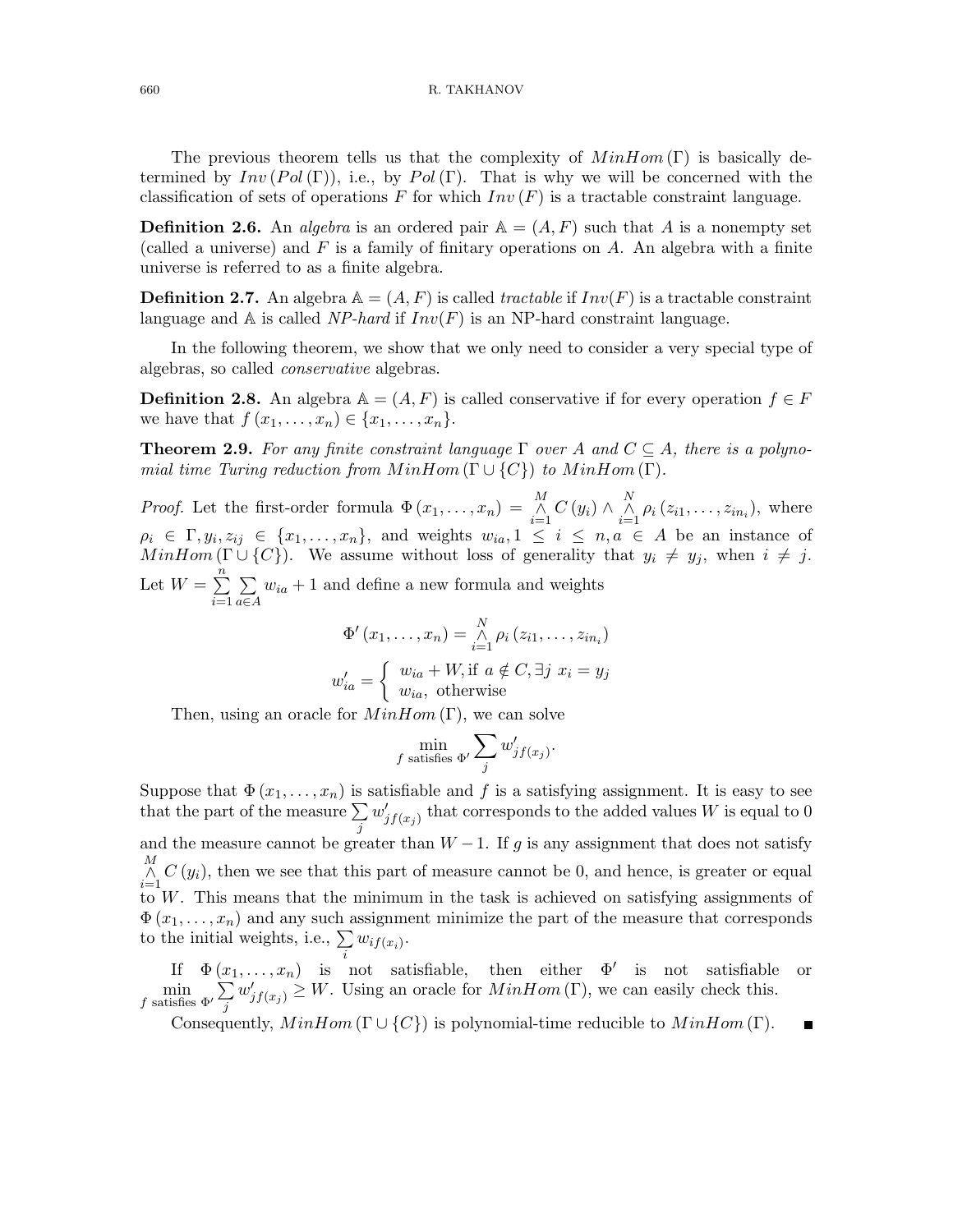**Theorem 2.10.** If  $\Gamma$  is a constraint language over A that contains all unary relations, then  $A = (A, Pol(\Gamma))$  is conservative.

*Proof.* Let  $C = \{x_1, \ldots, x_n\} \subseteq A$ . If a function  $f : A^n \to A$  preserves the predicate C, then  $f(x_1,...,x_n) \in \{x_1,...,x_n\}.$ 

#### 3. Structure of tractable conservative algebras

Let  $g: A^k \to A$  be an arbitrary conservative function and  $S \subseteq A$ . Define the function  $g|_S: S^k \to S$ , such that  $\forall x_1, \ldots, x_k \in S$   $g|_S(x_1, \ldots, x_k) = g(x_1, \ldots, x_k)$ , i.e. the restriction of g to the set S. Throughout this paper we will consider a conservative algebra  $(A, F)$ . For every  $B \subseteq A$ , let  $F|_B = \{f_B | f \in F\}$ . We assume that F is closed under superposition and variable change and contains all projections, i.e., it is a functional clone, because closing the set F under these operations does not change the set  $Inv(F)$ .

Sometimes we will consider clones as algebras and to describe them we will use the terms (conservativeness, tractability, NP-hardness) defined for algebras. All tractable clones, in case  $A = \{0, 1\}$ , can be easily found using well-known classification of boolean clones [15].

**Theorem 3.1.** The boolean functional clone H is tractable if either  $\{x \wedge y, x \vee y\} \subseteq H$  or  $\{(x\wedge \overline{y})\vee (\overline{y}\wedge z)\vee (x\wedge z)\}\subseteq H$ , where  $\wedge,\vee$  denote conjunction and disjunction. Otherwise, H is NP-hard.

Every 2-element subalgebra of a tractable algebra must be tractable, which motivates the following definition.

**Definition 3.2.** Let F be a conservative functional clone. We say that F satisfies the necessary local conditions if and only if for every 2-element subset  $B \subseteq A$ , either

- (1) there exists  $f^{\wedge}, f^{\vee} \in F$  s.t.  $f^{\wedge}|_B$  and  $f^{\vee}|_B$  are different binary commutative functions; or
- (2) there exists  $f \in F$  s.t.  $f|_B(x,x,y) = f|_B(y,x,x) = f|_B(y,x,y) = y$ .

**Theorem 3.3.** Suppose  $F$  is a conservative functional clone. If  $F$  is tractable, then it satisfies the necessary local conditions. If  $F$  does not satisfy the necessary local conditions, then it is NP-hard.

In general, the necessary local conditions are not sufficient for tractability of a conservative clone. Let  $M$  ${B|B \subseteq A, |B| = 2, F|_B \text{ contains different binary commutative functions}}$  and  $\overline{M}$  =  ${B|B \subseteq A, |B| = 2} \ M.$ 

Suppose  $f \in F$ . By  $\downarrow^a$ b f we mean  $a \neq b$  and  $f(a,b) = f(b,a) = b$ . For example,  $\downarrow$ 2 2 ↓ 3 1 ↓ 3 f means that  $f|_{\{1,2,3\}}(x,y) = \max(x,y)$ .

Introduce an undirected graph without loops  $T_F = (M^o, P)$  where  $M^o =$  $\{(a,b) | \{a,b\} \in M\}$  and  $P = \left\{ \langle (a,b), (c,d) \rangle | (a,b), (c,d) \in M^o, \text{ there is no } f \in F : \overset{a}{\downarrow}$ b c ↓ d  $f$ . The core result of the paper is the following.

**Theorem 3.4.** Suppose F satisfy the necessary local conditions. If the graph  $T_F = (M^o, P)$ is bipartite, then F is tractable. Otherwise, F is NP-hard.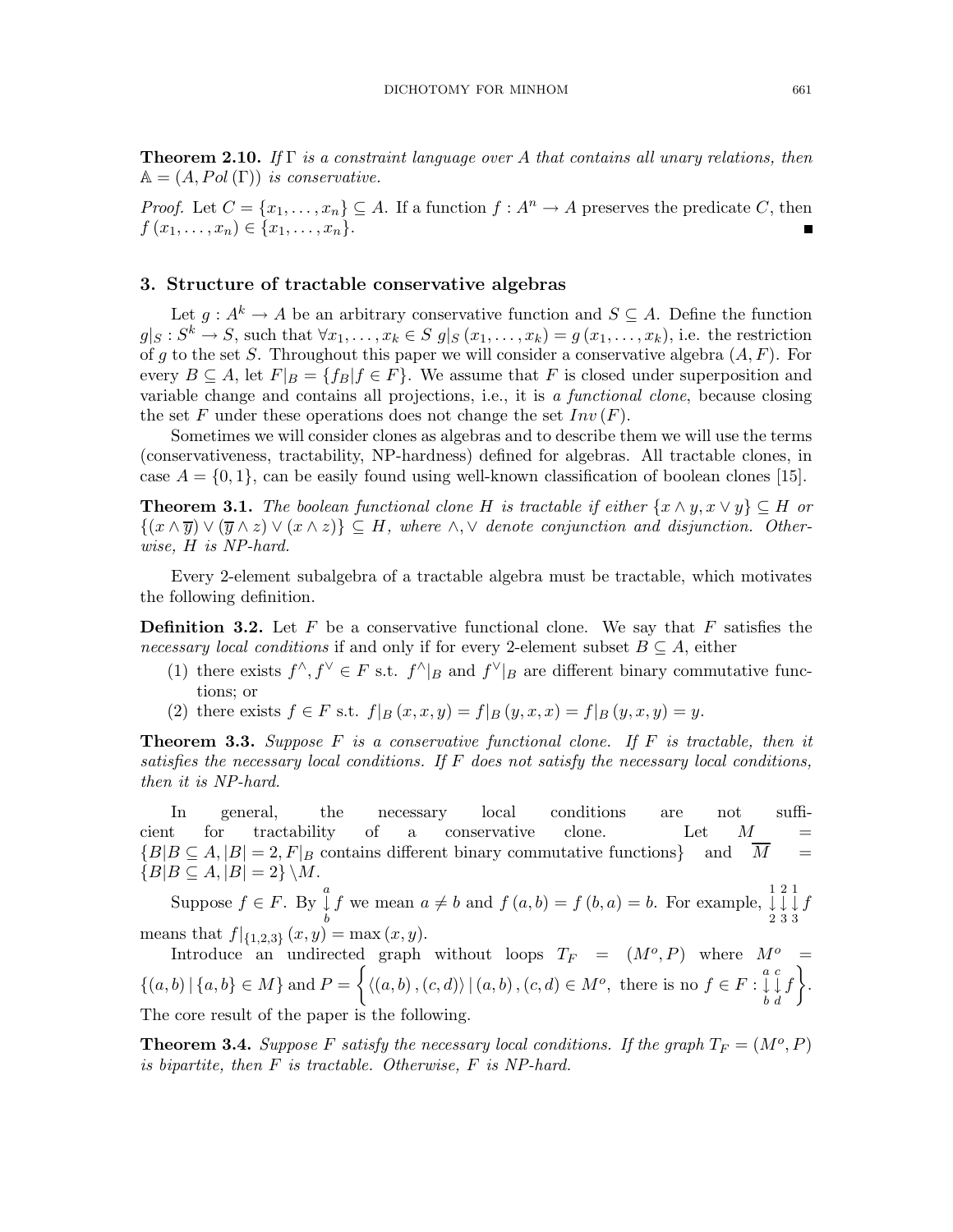The proof of this theorem will be given in two steps. Firstly, in the following section, we will prove NP-hardness of F when  $T_F = (M^o, P)$  is not bipartite. The final sections will be dedicated to the polynomial-time solvable cases.

### 4. NP-hard case

In this section, we will prove that if a set of functions  $F$  satisfies the necessary local conditions and  $T_F = (M^o, P)$  (as defined in the previous section) is not bipartite, then F is NP-hard. Let  $\phi \overline{\times}_d^c$  and  $\phi \overline{\times}_d^c$  denote the predicates  $\{a,b\} \times \{c,d\} \setminus \{(b,d)\}\$  and  $\{(a,d),(b,c)\}\$ , where  $a \neq b, c \neq d$ . We need the following lemmas.

 $\textbf{Lemma 4.1.} \ \textit{A constraint language that contains} \left\{ \begin{array}{c} a_0 \boxtimes a_1 \ b_0 \boxtimes b_1 \end{array} \right.$  $\genfrac{}{}{0pt}{}{a_1}{b_1},\ldots, \quad \genfrac{}{}{0pt}{}{a_{2k-1}}{b_{2k-1}}{\sum_{b_{2k}}}^{\!\!\!a_{2k}}$  $\genfrac{}{}{0pt}{}{a_{2k}}{b_{2k}},\quad \genfrac{}{}{0pt}{}{a_{2k}}{b_{2k}}{\sum_{b_{0}}^{a_{0}}}$  $\begin{array}{c} a_0 \ b_0 \end{array}$  is NP-hard.

**Lemma 4.2.** If  $\langle (a,b), (c,d) \rangle \in P$ , then either  $\int_{a}^{a} \sum_{d}^{c} \in Inv(F)$ , or  $\int_{b}^{a} \times_{d}^{c} \in Inv(F)$ .

Proof of NP-hard case of Theorem 3.4. For binary predicates  $\alpha, \beta$ , let  $\alpha \circ \beta =$  $\{(x,y)|\exists z : \alpha(x,z) \wedge \beta(z,y)\}\.$  Obviously, if  $\alpha, \beta \in Inv(F)$ , then  $\alpha \circ \beta \in Inv(F)$ , too.

Since  $T_F = (M^o, P)$  is not bipartite, we can find a shortest odd cycle in it, i.e. a sequence  $(a_0, b_0), (a_1, b_1), \ldots, (a_{2k}, b_{2k}) \in M^o, k \ge 1$ , such that  $\langle (a_i, b_i), (a_{i \oplus 1}, b_{i \oplus 1}) \rangle \in P$ . Here,  $i \oplus j$  denotes  $i + j$ (mod  $2k + 1$ ).

By Lemma 4.2, there is a cyclic sequence  $\rho_{0,1}, \rho_{1,2}, \ldots, \rho_{2k,0} \in Inv(F)$  such that  $\rho_{i,i\oplus 1}$ is either equal to  $a_i \overline{\times}_{b_i \oplus 1}^{a_i \oplus 1}$  $\begin{array}{c} a_{i\oplus 1}\b_{i\oplus 1} \end{array}$  or equal to  $\begin{array}{c} a_i\searrow a_{i\oplus 1}\b_{i\oplus 1} \end{array}$  $b_{i\oplus 1}$ . Note that all predicates cannot be of the second type: otherwise, we have  $\rho_{0,1} \circ \rho_{1,2} \circ \cdots \circ \rho_{2k,0} = \begin{bmatrix} a_0 \searrow^{a_0} b_0 \ s_0 \end{bmatrix}$  which contradicts that  ${a_0, b_0} \in M$ .

If the sequence contains a fragment  $\rho_{i,i\oplus 1}$  =  $\alpha_i \times_{b_i \oplus 1}^{a_i \oplus 1}$  $\begin{array}{rcl} a_{i\oplus1},\ \ a_{i\oplus1},i\oplus2&=&a_{i\oplus1}\raisebox{-1.4pt}{$\displaystyle\bigtimes$} a_{i\oplus2},\ b_{i\oplus1},i\oplus2&=&b_{i\oplus1}\raisebox{-1.4pt}{$\displaystyle\bigtimes$} a_{i\oplus2}. \end{array}$  $\frac{a_{i\oplus 2}}{b_{i\oplus 2}},$  $\rho_{i\oplus 2,i\oplus 3} =$  $\begin{matrix} a_{i\oplus 2}\gtrsim^{a_{i\oplus 3}}\ b_{i\oplus 2} \end{matrix}$  $b_{i\oplus 3}^{u_{i\oplus 3}}$ , then these predicates can be replaced by:

$$
\rho_{i,i\oplus 3}\stackrel{\Delta}{=}\rho_{i,i\oplus 1}\circ \rho_{i\oplus 1,i\oplus 2}\circ \rho_{i\oplus 2,i\oplus 3}=\quad \ \ \overset{a_i}{_{b_i}}\times^{a_{i\oplus 1}}_{b_{i\oplus 1}}\circ\quad \ \ \overset{a_{i\oplus 1}}{_{b_{i\oplus 1}}}\times^{a_{i\oplus 2}}_{b_{i\oplus 2}}\circ\quad \ \ \overset{a_i}{_{b_i\oplus 2}}\times^{a_{i\oplus 3}}_{b_{i\oplus 3}}=\quad \ \ \overset{a_i}{_{b_i}}\times^{a_{i\oplus 3}}_{b_{i\oplus 3}}
$$

Let us replace  $\rho_{i,i\oplus 1}, \rho_{i\oplus 1,i\oplus 2}, \rho_{i\oplus 2,i\oplus 3}$  by  $\rho_{i,i\oplus 3}$  in the sequence  $\rho_{0,1}, \rho_{1,2}, \ldots, \rho_{2k,0}$ . We have  $\langle (a_i, b_i), (a_{i \oplus 3}, b_{i \oplus 3}) \rangle \in P$ , since otherwise the predicate  $\rho_{i,i \oplus 3}$  is not preserved. Hence, we can delete two vertices in the cycle  $(a_0, b_0), (a_1, b_1), \ldots, (a_{2k}, b_{2k}) \in M^o$ . This contradicts that this sequence is the shortest among odd sequences. Therefore, such a fragment does not exist.

If the sequence contains a fragment  $\rho_{i,i\oplus 1} = \begin{array}{cc} a_i \nabla a_{i\oplus 1} & \nabla a_{i\oplus 1} & \nabla a_{i\oplus 1} & \nabla a_{i\oplus 1} & \nabla a_{i\oplus 1} & \nabla a_{i\oplus 1} & \nabla a_{i\oplus 1} & \nabla a_{i\oplus 1} & \nabla a_{i\oplus 1} & \nabla a_{i\oplus 1} & \nabla a_{i\oplus 1} & \nabla a_{i\opl$  $\theta_{i\oplus 1}^{a_{i\oplus 1}},\;\; \rho_{i\oplus 1,i\oplus 2}\;\;=\;\;$  $\alpha_{i\oplus1}\times_{b_{i\oplus2}}^{a_{i\oplus2}}$  $\frac{a_{i\oplus 2}}{b_{i\oplus 2}},$  $\rho_{i\oplus 2,i\oplus 3} =$  $\frac{a_{i\oplus 2}}{b_{i\oplus 3}}\overline{\times}_{b_{i\oplus 3}}^{a_{i\oplus 3}}$  $b_{i\oplus 3}^{u_{i\oplus 3}}$ , then these predicates can be replaced by:

$$
\rho_{i,i\oplus 3} \stackrel{\Delta}{=} \rho_{i,i\oplus 1} \circ \rho_{i\oplus 1,i\oplus 2} \circ \rho_{i\oplus 2,i\oplus 3} = \begin{array}{c} a_i \overline{\chi}_{a_{i\oplus 1}}^{a_{i\oplus 1}} \circ \begin{array}{c} a_{i\oplus 1} \overline{\chi}_{a_{i\oplus 2}}^{a_{i\oplus 2}} \circ \begin{array}{c} a_{i\oplus 2} \overline{\chi}_{a_{i\oplus 3}}^{a_{i\oplus 3}} \end{array} = \begin{array}{c} a_i \overline{\chi}_{a_{i\oplus 3}}^{a_{i\oplus 3}} \end{array} \end{array}
$$

As in the previous case, we obtain a contradiction. Consequently, we have an odd sequence  $\begin{array}{c}\na_0 \searrow_{a_1}^{a_1} \\
b_0 \nearrow_{b_1}^{a_1}, \quad b_1 \nearrow_{b_2}^{a_2}, \ldots, \quad b_{2k-1} \nearrow_{b_{2k}}^{a_{2k}}\n\end{array}$ ,  $\begin{array}{c}\na_{2k} \searrow_{a_0} \\
b_{2k} \nearrow_{b_0$  $\begin{array}{cc} a_1 \ b_1 \end{array}, \begin{array}{cc} a_1 \boxtimes a_2 \ b_1 \end{array}$  $\genfrac{}{}{0pt}{}{a_2}{b_2},\ldots,\genfrac{}{}{0pt}{}{a_{2k-1}}{b_{2k-1}}{\sum_{k=1}^{a_{2k}}}$  $\begin{array}{ccc} a_{2k} & a_{2k} \ \hline b_{2k} & b_{2k} \end{array}$  $b_0^{u_0} \in Inv(F)$ . By Lemma 4.1, this class of predicates is NP-hard. $\blacksquare$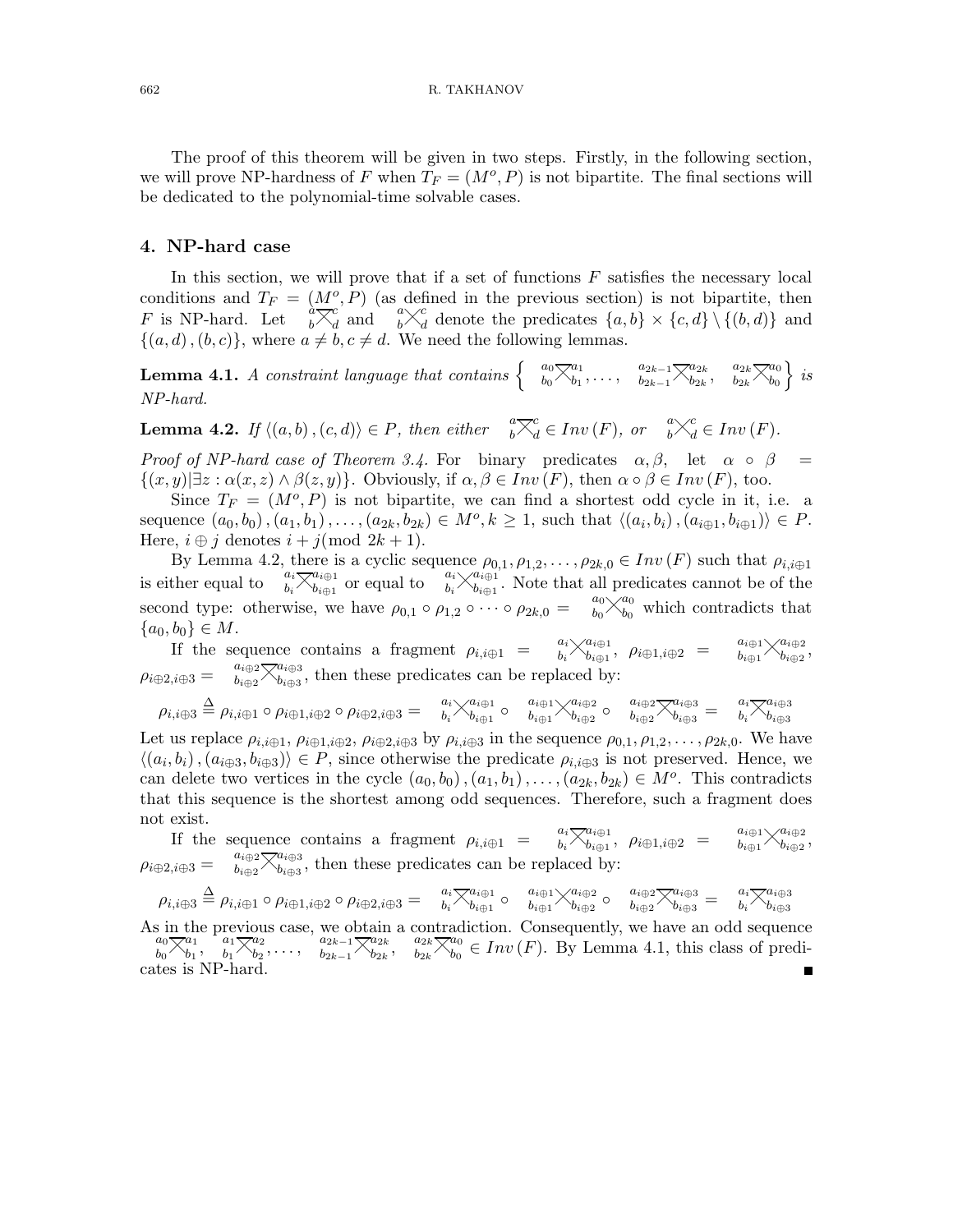#### 5. Existence of the majority operation

The necessary local conditions tell that every two-element subalgebra of a tractable algebra contains certain operations. The simplest algebras over a domain  $A$  that satisfy these conditions are the following:  $F_1 = \{\phi, \psi\}$  where  $\phi, \psi$  are conservative commutative operations such that  $\phi(a,b) \neq \psi(a,b)$  for every  $a \neq b \in A$ , and  $F_2 = \{m\}$  where m is a conservative arithmetical operation, i.e.  $m(x, x, y) = m(y, x, x) = m(y, x, y) = y$ . This leads us to the following definitions.

**Definition 5.1.** Suppose a set of operations H over D is conservative and B  $\subset$  $\{x,y\} | x,y \in D, x \neq y\}.$  A pair of binary operations  $\phi, \psi \in H$  is called a *tournament* pair on B, if  $\forall \{x,y\} \in B \phi(x,y) = \phi(y,x), \psi(x,y) = \psi(y,x), \phi(x,y) \neq \psi(x,y)$  and for arbitrary  $\{x,y\} \in \overline{B}$ ,  $\phi(x,y) = x, \psi(x,y) = x$ . An operation  $m \in H$  is called *arithmetical* on B, if  $\forall \{x, y\} \in B \ m(x, x, y) = m(y, x, x) = m(y, x, y) = y.$ 

**Definition 5.2.** An operation  $\mu : A^3 \to A$ , satisfying the equality

$$
\mu(x, y, y) = \mu(y, x, y) = \mu(y, y, x) = y
$$

is called majority operation.

**Theorem 5.3.** If F satisfies the necessary local conditions and  $T_F = (M^o, P)$  is bipartite, then F contains a tournament pair on M.

*Proof.* Let  $M_1, M_2$  denote a partitioning of the bipartite graph  $T_F = (M^o, P)$ . Then, for every  $(a, b), (c, d) \in M_1$ , there is a function  $\phi \in F : \mathring{\downarrow}$ b c ↓ d  $\phi$ . Let us prove by induction that

for every  $(a_1, b_1), (a_2, b_2), \ldots, (a_n, b_n) \in M_1$ , there is a  $\phi : \downarrow^{a_1}$  $b_1$  $a_2$  $b<sub>2</sub>$  $\ldots \downarrow^{a_n}$  $_{b_n}$ φ.

The base of induction  $n = 2$  is obvious. Let  $(a_1, b_1), (a_2, b_2), \ldots, (a_{n+1}, b_{n+1}) \in$  $M_1$  be given. By the induction hypothesis, there are  $\phi_1, \phi_2, \phi_3 \in F$  :<br>  $\downarrow \dots \downarrow \downarrow \phi_1, \downarrow \downarrow \dots \downarrow \downarrow \phi_2, \downarrow \downarrow \dots \downarrow \phi_3$ . Then, it is easy to see that  $b_2$  $\ldots \downarrow^{a_n}$  $_{b_n}$  $a_{n+1}$ ↓  $b_{n+1}$  $\phi_1, \overset{a_1}{\downarrow}$  $b_1$  $a_3$  $b_3$  $\ldots \downarrow^{a_n}$  $_{b_n}$  $a_{n+1}$ ↓  $b_{n+1}$  $\phi_2, \overset{a_1}{\downarrow}$  $b_1$  $a_2$  $b_2$  $\ldots \downarrow^{a_n}$  $_{b_n}$  $\phi_3$ . Then, it is easy to see that  $\begin{array}{c} a_1 \\ \downarrow \end{array}$  ...  $\begin{array}{c} a_n \\ \downarrow \end{array}$  $a_{n+1}$ 

$$
\downarrow \ldots \downarrow \quad \downarrow \quad \phi_3 \left( \phi_1 \left( x, y \right), \phi_2 \left( x, y \right) \right)
$$
 which completes the induction proof.

The analogous statement can be proved for  $M_2$ . Moreover,  $M_2 = \{(x,y) | (y,x) \in M_1\}.$ So it follows from the proof that there are binary operations  $\phi', \psi' \in F$ , such that  $\forall (x, y) \in M_1$ :  $\bigvee^x_{y} \phi'$  and  $\forall (x, y) \in M_2$ :  $\bigvee^x_{y} \psi'$ . Thus, the operations  $\phi(x, y) = \phi'(x, \phi'(y, x))$ and  $\psi(x, y) = \psi'(x, \psi'(y, x))$  satisfy the conditions of theorem.  $\blacksquare$ 

The proof of the following theorem uses the ideas from [3].

**Theorem 5.4.** If F satisfies the necessary local conditions and  $\overline{M} \neq \emptyset$ , then F contains an arithmetical operation on  $\overline{M}$ .

**Theorem 5.5.** If F satisfies the necessary local conditions and  $T_F = (M^o, P)$  is bipartite, then  $F$  contains a majority operation  $\mu$ .

*Proof.* If  $\overline{M} \neq \emptyset$ , then by Theorem 5.4, F contains a function  $m : A^3 \to A$  that is arithmetical on  $\overline{M}$ . Then the function  $\mu^1(x,y,z) = m(x,m(x,y,z),z)$  satisfies the conditions  $\forall \{x,y\} \in \overline{M}$   $\mu^1(x,y,y) = \mu^1(y,x,y) = \mu^1(y,y,x) = y$ . It is clear that, in the case where  $M = \emptyset$ , we can take  $\mu^1$  as majority  $\mu$ .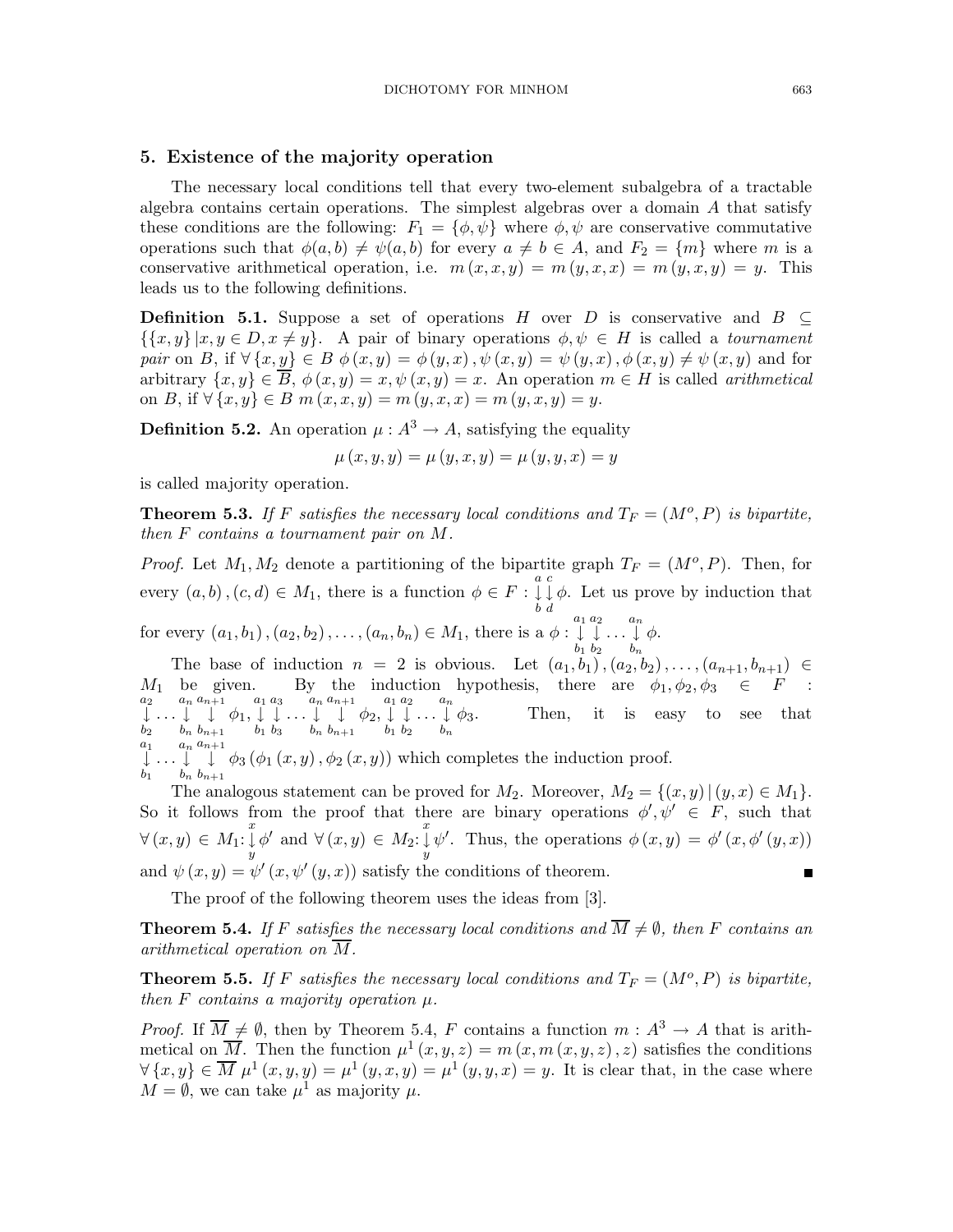If  $M \neq \emptyset$ , then by Theorem 5.3, there is a tournament pair  $\phi, \psi : A^2 \to A$  on M. Then, the function  $\mu^2(x,y,z) = \phi(\phi(\psi(x,y),\psi(y,z)),\psi(x,z))$  satisfies conditions  $\forall \{x,y\} \in$  $M \mu^{2}(x,y,y) = \mu^{2}(y,x,y) = \mu^{2}(y,y,x) = y$ , and  $\forall \{x,y,z\} \in \overline{M} \mu^{2}(x,y,z) = x$ . If  $\overline{M} = \emptyset$ , then we can take  $\mu^2$  as the majority  $\mu$ .

Finally, if  $M, \overline{M} \neq \emptyset$ , then  $\mu(x, y, z) = \mu^1(\mu^2(x, y, z), \mu^2(y, z, x), \mu^2(z, x, y)).$ 

#### 6. Consistency and microstructure graphs

Every predicate in  $Inv(F)$ , when F contains a majority operation, is equal to the join of its binary projections [1]. To prove Theorem 3.4, it is consequently sufficient to prove polynomial-time solvability of  $MinHom(\Gamma)$  where  $\Gamma = {\rho | \rho \subseteq A^2, \rho \in Inv(F) }$ , i.e. the MinHom problem restricted to binary constraint languages.

**Definition 6.1.** Suppose we are given a constraint language  $\Gamma$  over A. Denote by 2 −  $MinHom(\Gamma)$  the following minimization problem:

**Instance:** A finite set of variables  $X = \{x_1, \ldots, x_n\}$ , a constraints pair  $(U, B)$  where  $U = \langle \rho_i \rangle_{1 \leq i \leq n}, B = \langle \rho_{kl} \rangle_{1 \leq k \neq l \leq n}, \rho_i, \rho_{kl} \in \Gamma$ , and weights  $w_{ia}, 1 \leq i \leq n, a \in A$ .

**Solution:** Assignment  $f : \{x_1, \ldots, x_n\} \rightarrow A$ , such that  $\forall i \ f(x_i) \in \rho_i$  and  $\forall k \neq$  $l\left(f(x_k),f(x_l)\right) \in \rho_{kl}.$ 

**Measure:** 
$$
\sum_{i=1}^{n} w_{if(x_i)}.
$$

We suppose everywhere that  $\rho_{kl} = \rho_{lk}^t$  (where  $\rho^t = \{(b, a) | (a, b) \in \rho\}$ ). If  $\rho_{kl} \neq \rho_{lk}^t$ , then we can always define  $\forall k \neq l \rho_{kl} := \rho_{kl} \cap \rho_{lk}^t$ , which does not change the set  ${(a,b) | (a,b) \in \rho_{kl}, (b,a) \in \rho_{lk}}.$  For a binary predicate  $\rho$ , define projections Pr<sub>1</sub>  $\rho$  =  ${a|(a,b) \in \rho}$  and  $\Pr_2 \rho = {b|(a,b) \in \rho}$ .

**Definition 6.2.** An instance of 2 – MinHom (Γ) with constraints pair  $U = \langle \rho_i \rangle_{1 \leq i \leq n}$ ,  $B = \langle \rho_{kl} \rangle_{1 \leq k \neq l \leq n}$  is called *arc-consistent* if  $\forall i \neq j$  :  $\Pr_1 \rho_{ij} = \rho_i, \Pr_2 \rho_{ij} = \rho_j$  and is called path-consistent if for each different  $i, j, k : \rho_{ik} \subseteq \rho_{ij} \circ \rho_{jk}$ .

Obviously, by applying operations of the type  $\rho_i := \rho_i \cap \Pr_1 \rho_{ij}, \ \rho_j := \rho_j \cap \Pr_2 \rho_{ij},$  $\rho_{ij} := \rho_{ij} \cap (\rho_i \times A), \ \rho_{ij} := \rho_{ij} \cap (A \times \rho_j), \ \rho_{ik} := \rho_{ik} \cap (\rho_{ij} \circ \rho_{jk}),$  we can always make an instance arc-consistent and path-consistent in polynomial time. It is clear that under this transformations the set of feasible solutions does not change.

**Definition 6.3.** The microstructure graph [14] of an instance of  $2 - MinHom(\Gamma)$  with constraints pair  $U = \langle \rho_i \rangle_{1 \leq i \leq n}$ ,  $B = \langle \rho_{kl} \rangle_{1 \leq k \neq l \leq n}$  is the graph  $M_{U,B} = (V,E)$ , where  $V = \{(i, a) | 1 \le i \le n, a \in \rho_i\}$  and  $E = \{\langle (i, a), (j, b) \rangle | i \ne j, (a, b) \in \rho_{ij}\}.$ 

**Theorem 6.4.** Let  $I = (X, U, B, w)$  be a satisfiable instance of  $2 - MinHom(\Gamma)$ . Then there is a one-to-one correspondence between maximal-size cliques of  $M_{U,B}$  and satisfying assignments of I.

*Proof.* The microstructure graph of an instance with constraints pair  $U = \langle \rho_i \rangle_{1 \leq i \leq n}$ ,  $B =$  $\langle \rho_{kl} \rangle_{1 \leq k \neq l \leq n}$  is, obviously, *n*-partite, since  $V = \bigcup_{l=1}^{n}$  $i=1$  $\{i\} \times \rho_i$  and pairs  $(i, a)$ ,  $(i, b)$ ,  $a \neq b$ are not connected. Therefore, the cardinality of a maximal clique of  $M_{U,B} = (V, E)$  is not greater than n.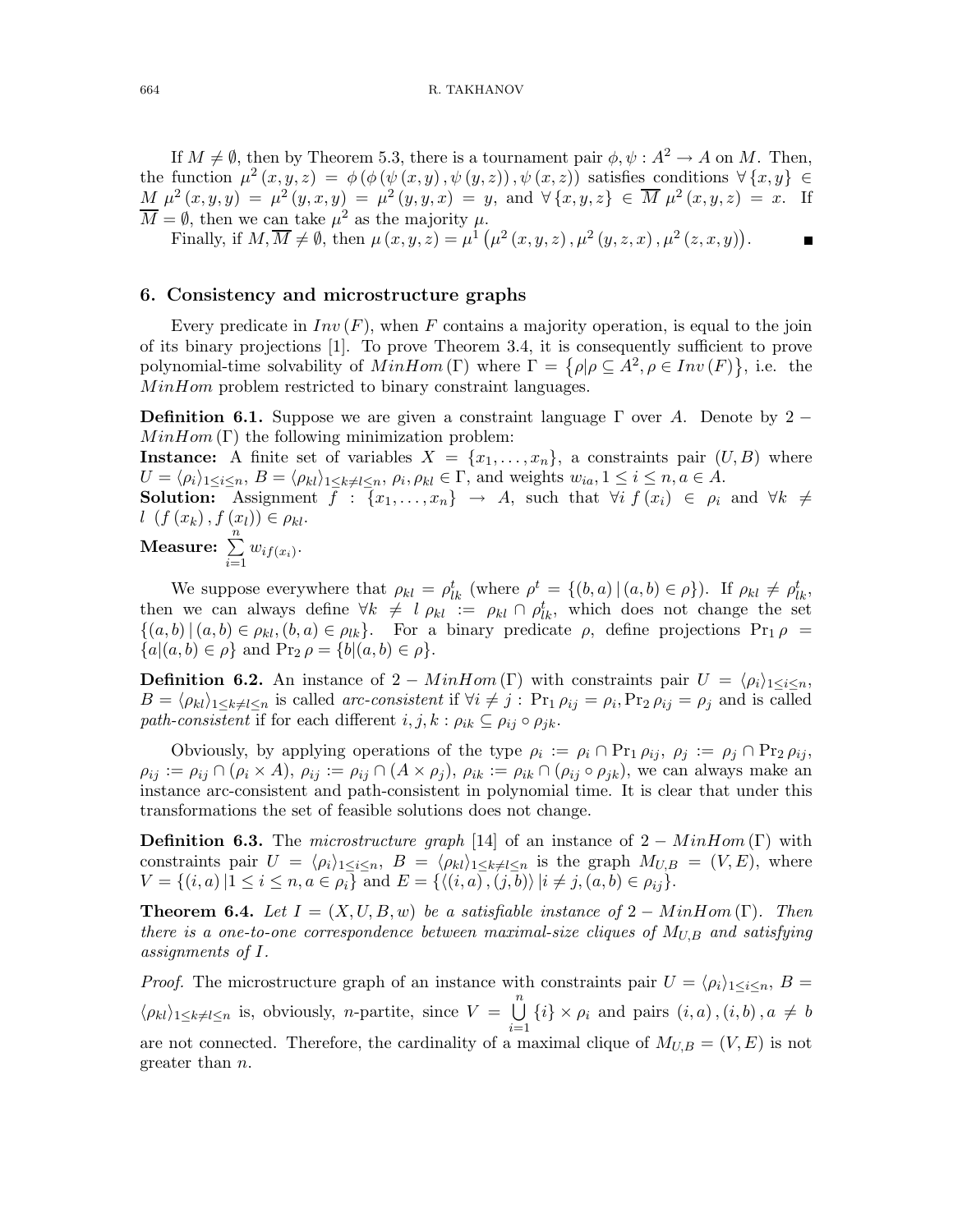If the cardinality of a maximal clique  $S \subseteq V$  is n, then, for every i,  $|S \cap (\{i\} \times \rho_i)| = 1$ . Then, denoting the only element of  $S \cap (\{i\} \times \rho_i)$  by  $v_i$ , we see that the assignment  $f(x_i) = v_i$  satisfies all constraints. The opposite is also true, i.e., if the constraints  $\langle \rho_i \rangle_{1 \leq i \leq n}, \langle \rho_k \rangle_{1 \leq k \neq l \leq n}$  can be satisfied by some assignment f, then  $\{(i,f(x_i))|1 \leq i \leq n\}$ is a clique of cardinality  $n$ .

Hence,  $2 - MinHom(\Gamma)$  can be reduced to finding a maximal-size clique  $S \subseteq V$  of a microstructure graph that minimizes the following value:

$$
\sum_{(i,a)\in S} w_{ia}.
$$

**Definition 6.5.** Let *MMClique* (Minimal weight among maximal-size cliques) denote the following minimization problem:

**Instance:** A graph  $G = (V, E)$  and weights  $w_i \in \mathbb{N}, i \in V$ . **Solution:** A maximal-size clique  $K \subseteq V$  of G. Measure:  $\sum$  $w_{v}$ .

v∈K

The following theorem connects perfect microstructure graphs and the complexity of MinHom.

**Theorem 6.6.** Suppose we are given a class of conservative functions  $F$  containing a majority operation. If the microstructure graph is perfect for arbitrary arc-consistent and path-consistent instances of  $2 - MinHom(Inv(F))$ , then F is tractable.

**Definition 6.7.** A cycle  $C_{2k+1}$ ,  $k \geq 2$ , is called an odd hole and its complement graph an odd antihole.

In Section 8 we will use the following conjecture of Berge, which was proved in [4].

**Theorem 6.8.** A graph is perfect if and only if it does not contain an induced subgraph isomorphic to an odd hole or antihole.

We say that a graph is of the type  $S_{2k+1}, k \geq 2$  if it is isomorphic to the graph with vertex set  $\{0, 1, \ldots, 2k\}$ , where vertices i(mod  $2k + 1$ ),  $i+1$ (mod  $2k + 1$ ) are not connected and vertices i (mod  $2k + 1$ ),  $i+2 \pmod{2k+1}$  are connected. Other pairs can be connected arbitrarily. Obviously, every odd hole or antihole is of one of the types  $S_{2k+1}, k \geq 2$ .

#### 7. Arithmetical deadlocks

The key idea for the proof of the polynomial case of Theorem 3.4 is to show that path- and arc-consistent instances of  $2 - MinHom(Inv(F))$  have a perfect microstructure graph. We will prove this by showing that the microstructure graph forbids certain types of subgraphs. The exact formulation of the result can be found below in Theorem 8.1. This theorem uses the nonexistence of structures called *arithmetical deadlocks* which are introduced in this section.

**Definition 7.1.** Suppose H is a conservative set of functions over  $D, m \in H$  is an arithmetical operation on  $B \subseteq \{ \{x,y\} | x,y \in D, x \neq y \}$  and the pair  $\phi, \psi \in H$  is a tournament pair on  $\overline{B}$ . An instance of 2 – MinHom (Inv (H)) with constraints pair  $U = \langle \rho_i \rangle_{1 \leq i \leq n}, B = \langle \rho_{kl} \rangle_{1 \leq k \neq l \leq n}$  is called an odd arithmetical deadlock if there is a subset  ${i_0, \ldots, i_{k-1}} \subseteq \{1, \ldots, n\}, k \geq 3$  of odd cardinality and  $\{x_0, y_0\}, \ldots, \{x_{k-1}, y_{k-1}\} \in B$ ,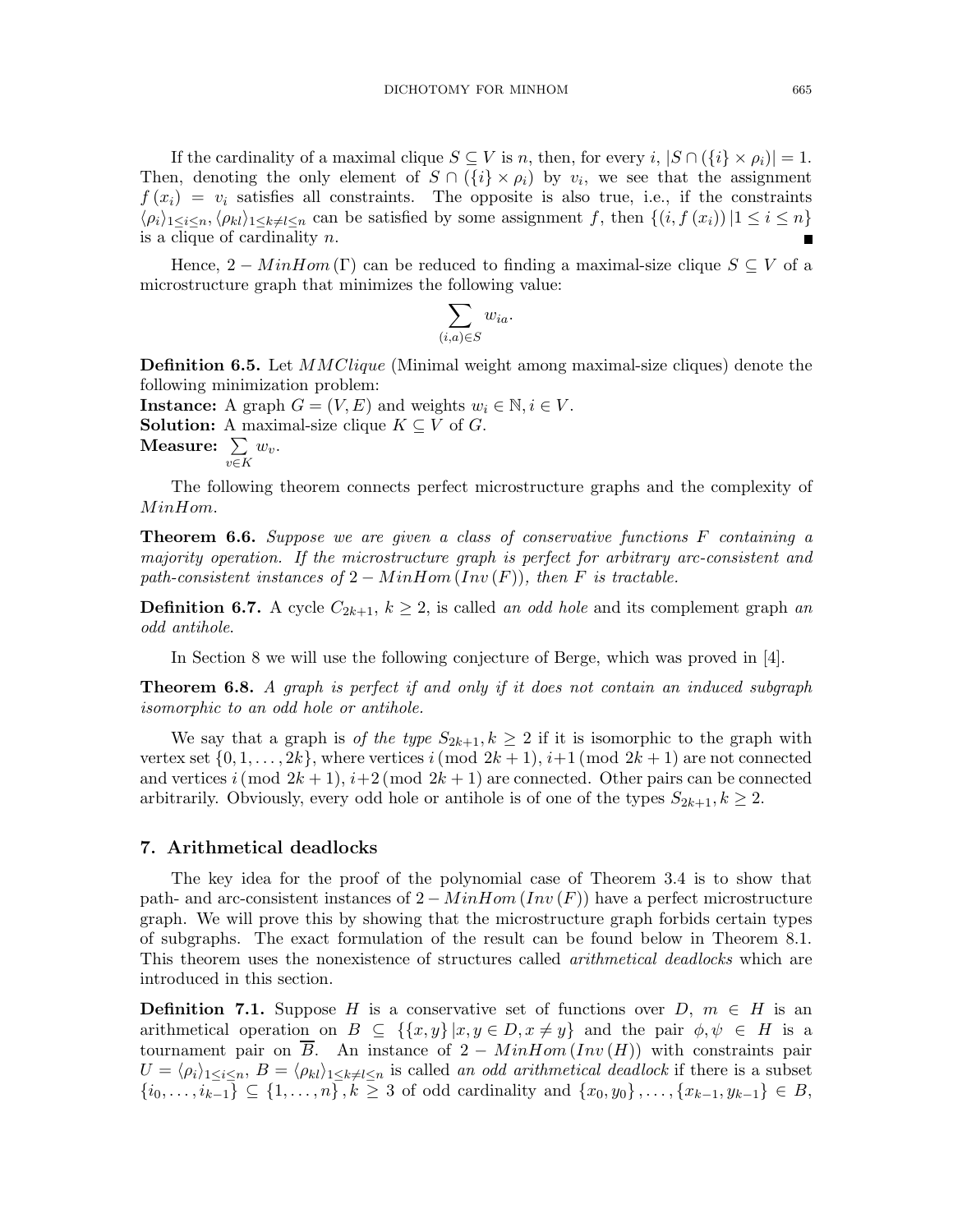such that for  $0 \le s \le k - 1$ :  $\rho_{i_s, i_{s \oplus 1}} \cap \{x_s, y_s\} \times \{x_{s \oplus 1}, y_{s \oplus 1}\} = \begin{cases} x_s \searrow^{x_{s \oplus 1}} \\ y_s \searrow^{x_{s \oplus 1}} \end{cases}$  $\frac{x_{s\oplus 1}}{y_{s\oplus 1}},$  where  $i\oplus j$ denotes  $i + j \pmod{k}$ . The subset  $\{i_0, \ldots, i_{k-1}\}$  is called a deadlock subset.

**Theorem 7.2.** Suppose H is a conservative set of functions over D,  $m \in H$  is an arithmetical operation on  $B \subseteq \{ \{x,y\} | x,y \in D, x \neq y \}$  and the pair  $\phi, \psi \in H$  is a tournament pair on  $\overline{B}$ . If an instance of 2 – MinHom (Inv (H)) is arc-consistent and path-consistent, then it cannot be an odd arithmetical deadlock.

### 8. Final step in a proof of polynomial case

**Theorem 8.1.** Suppose that  $F$  satisfies the necessary local conditions and that the graph  $T_F = (M^o, P)$  is bipartite. Then for every path- and arc-consistent instance of  $2-MinHom(Inv(F)),$  its microstructure graph forbids subgraphs of the type  $S_{2p+1}, p \geq 2$ .

*Proof.* Suppose to the contrary that we have a path- and arc-consistent instance  $I =$  $(X, U, B, w)$  of 2 – MinHom  $(Inv(F))$  with constraints pair  $U = \langle \rho_i \rangle_{1 \leq i \leq n}$ ,  $B =$  $\langle \rho_{kl} \rangle_{1 \leq k \neq l \leq n}$  and its microstructure graph has a subgraph of the type  $S_{2p+1}, p \geq 2$ . For convenience, let us introduce  $\rho_{ii} = \{(a,a) | a \in \rho_i\}$ . Then, there is a set of pairs  $\{(i_0,b_0), (i_1,b_1), \ldots, (i_{2p},b_{2p})\}\$ , such that for  $0 \leq l \leq 2p$ :  $(b_l, b_{l \oplus 1}) \notin \rho_{i_l i_{l \oplus 1}}$  and  $(b_l, b_{l \oplus 2}) \in$  $\rho_{i_l i_{l \oplus 2}}$ , where  $i \oplus j$  denotes  $i + j \pmod{2p+1}$ .

From  $(b_l, b_{l \oplus 2}) \in \rho_{i_l i_{l \oplus 2}}$  and the path-consistency condition  $\rho_{i_l i_{l \oplus 2}} \subseteq \rho_{i_l i_{l \oplus 1}} \circ \rho_{i_{l \oplus 1} i_{l \oplus 2}}$ , we see that there is  $a_{l \oplus 1}$ , such that  $(b_l, a_{l \oplus 1}) \in \rho_{i_l i_{l \oplus 1}}$  and  $(a_{l \oplus 1}, b_{l \oplus 2}) \in \rho_{i_{l \oplus 1} i_{l \oplus 2}}$ .

Consider the predicate  $\rho'_{l,l\oplus 1} = \rho_{i_l i_{l\oplus 1}} \cap \{a_l, b_l\} \times \{a_{l\oplus 1}, b_{l\oplus 1}\} \in Inv(F)$ . Obviously,  $\rho'_{l,l\oplus 1}$  equals to either  $a_l \nabla_{b_l\oplus 1}^{a_l \nabla_{a_l\oplus 1}}$  $\begin{array}{cc} a_l \oplus 1 \\ b_l \oplus 1 \end{array}$  or  $\begin{array}{cc} a_l \times a_{l \oplus 1} \\ b_l \times b_{l \oplus 1} \end{array}$  $\frac{a_{l \oplus 1}}{b_{l \oplus 1}}$ .

Let us show that if  $\{a_l, b_l\} \in M$ , then  $\{a_{l \oplus 1}, b_{l \oplus 1}\} \in M$ , too. Assume to the contrary that  $\{a_{l\oplus 1},b_{l\oplus 1}\}\in M$ . Then, by Theorem 5.3, there is a  $\phi\in F$ :  $a_{l\oplus 1}$ ↓  $\downarrow \phi$ , where  $\phi|_{\{a_l, b_l\}}$  is a projection on the first coordinate. In this case,  $\phi$  preserves neither  $\begin{bmatrix} a_l \ \mathcal{A}_{l \oplus 1} \\ b_l \end{bmatrix}$  $\begin{array}{cc} a_l \oplus 1 \\ b_l \oplus 1 \end{array}$  nor  $\begin{array}{cc} a_l \searrow a_{l \oplus 1} \\ b_l \searrow b_{l \oplus 1} \end{array}$  $\frac{a_{l\oplus 1}}{b_{l\oplus 1}},$ because .

$$
\left(\begin{array}{c}b_l\\b_{l\oplus1}\end{array}\right)=\left(\begin{array}{c}\phi\left(b_l,a_l\right)\\\phi\left(a_{l\oplus1},b_{l\oplus1}\right)\end{array}\right)
$$

Hence, we need to consider two cases only: 1)  $\forall l \ \{a_l, b_l\} \in M$  and 2)  $\forall l \ \{a_l, b_l\} \in M$ . In the first case, we have  $\langle (a_l, b_l), (a_{l \oplus 1}, b_{l \oplus 1}) \rangle \in P$ , i.e., there is an odd cycle in  $T_F$  which contradicts that  $T_F$  is bipartite.

Now, consider the case  $\forall l \ \{a_l, b_l\} \in M$ . By Theorem 5.4, there is a function  $m \in F$ , arithmetical on  $\overline{M}$ . If  $\rho'_{l,l \oplus 1} = \begin{bmatrix} a_l^* \overline{\times} a_{l \oplus 1}^* \\ b_l \overline{\times} b_{l \oplus 1}^* \end{bmatrix}$  $\theta_{t\oplus 1}^{u_{t\oplus 1}}$ , then we have that

$$
\left(\begin{array}{c}b_l\\b_{l\oplus1}\end{array}\right)=\left(\begin{array}{c}m\left(a_l,a_l,b_l\right)\\m\left(b_{l\oplus1},a_{l\oplus1},a_{l\oplus1}\right)\end{array}\right)\in\rho'_{l,l\oplus1}
$$

and  $\rho'_{l,l\oplus1} = a_l \times a_{l\oplus1} a_{l\oplus1}$  $\frac{a_{l \oplus 1}}{b_{l \oplus 1}}$ .

Consider the set  $\{i_0,i_1,\ldots,i_{2p}\}$ . Suppose first that all  $i_0,i_1,\ldots,i_{2p}$  are distinct. Then, Theorems 5.3 and 5.4 show us that we have an arithmetical operation  $m \in F$  on M and a tournament pair  $\phi, \psi \in F$  on M. It is easy to see that an instance of  $2-MinHom(Inv(F))$ with constraints pair  $U = \langle \rho_i \rangle_{1 \leq i \leq n}, B = \langle \rho_k \rangle_{1 \leq k \neq l \leq n}$  is an odd arithmetical deadlock where  $\{i_0,i_1,\ldots,i_{2p}\}\$ is a deadlock set. This contradicts that I is arc- and path-consistent.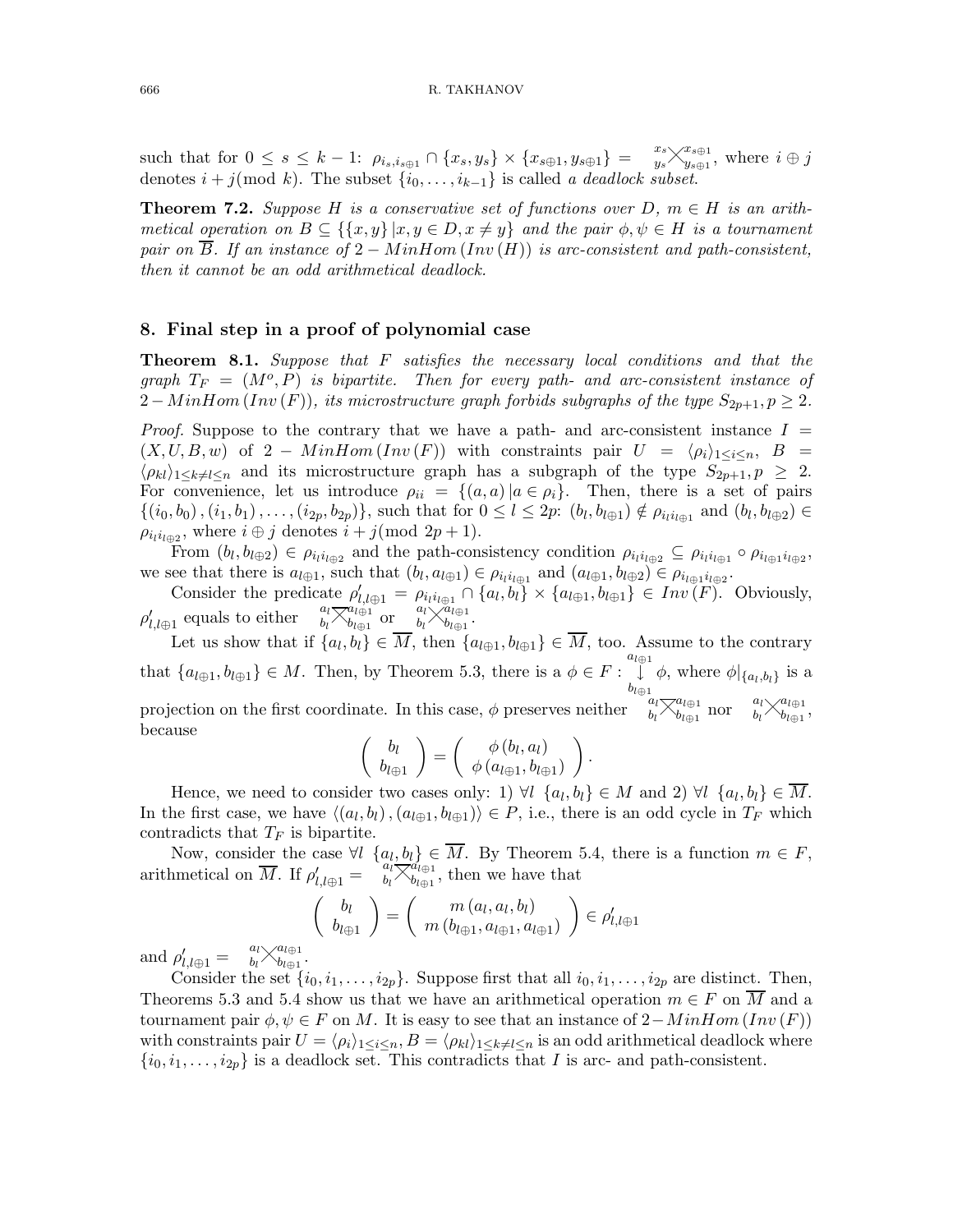The case when the elements  $i_0, i_1, \ldots, i_{2p}$  are not distinct can be reduced to the previous case by the following trick: introduce a new set of variables  $X' =$  $\{(i_0,0),(i_1,1),\ldots,(i_{2p},2p)\}\$ and  $\rho_{(i_s,s)} = \rho_{i_s}$ , where  $0 \leq s \leq 2p$ . If  $i_m \neq i_n$ , then  $\rho_{(i_m,m),(i_n,n)} = \rho_{i_m,i_n}$ , else  $\rho_{(i_m,m),(i_n,n)} = \{(a,a)|a \in \rho_{i_m}\}$ . It is easy to see that an instance with constraints pair  $U = {\rho_i}_{i \in X'}$ ,  $B = {\rho_{kl}}_{k \neq l \in X'}$  satisfy the conditions of Theorem 7.2 and is an odd arithmetical deadlock, where the set  $\{(i_0, 0), (i_1, 1), \ldots, (i_{2p}, 2p)\}\$ is a deadlock set. Therefore, we have a contradiction.

Proof of polynomial case of Theorem 3.4. The conditions of Theorem 3.4 coincides with the conditions of Theorem 8.1 so the microstructure graph of an arc- and path-consistent instance forbids subgraphs of the type  $S_{2p+1}, p \geq 2$ . By Theorem 6.8, it is perfect and, by Theorem 6.6, we see that the class  $F$  is tractable.

Theorems 3.3 and 3.4 give the required dichotomy for conservative algebras, which implies the dichotomy for conservative constraint languages. By Theorem 2.9, we have the following general dichotomy.

**Theorem 8.2.** If  $MinHom(\Gamma)$  is not tractable then it is NP-hard.

#### 9. Related work and open problems

MinHom can be viewed as a problem that fits the VCSP (Valued CSP) framework by [5]. By a valued predicate of arity m over a domain D, we mean a function  $p: D^m \to$  $\mathbb{N} \cup \{\infty\}$ . Informally, if  $\Gamma$  is a finite set of valued predicates over a finite domain D, then an instance of  $VCSP(\Gamma)$  is a set of variables together with specified subsets of variables restricted by valued predicates from Γ. Any assignment to variables can be considered a solution and the measure of this solution is the sum of the values that the valued predicates take under the assignments of the specified subsets of variables. The problem is to minimize this measure. It is widely believed that a dichotomy conjecture holds for  $VCSP(\Gamma)$ , too.

Our dichotomy result for  $MinHom$  encourages us to consider generalizations that belong to this framework.

1. Suppose we are given a constraint language  $\Gamma$  and a finite set of unary functions  $F \subseteq \{f : D \to \mathbb{N}\}\.$  Let  $MinHom_F(\Gamma)$  denote a minimization problem which is defined completely analogously to  $MinHom(\Gamma)$  except that we are restricted to minimizing functionals of the following form:  $\sum_{n=1}^{\infty}$  $i=1$  $\sum$  $f \in F$  $w_{if} f(x_i)$ . We believe that the complexity of  $MinHom_F(\Gamma)$ is determined by  $\Gamma$  and a certain loopless digraph  $G_F = (D, \{(x, y) : \exists f \in F | f(x) > f(y)\}).$ This conjecture holds when  $\Gamma$  is conservative and every two vertices of  $G_F$  have an arc (of any direction) between them. Of course, a complete classification of the complexity of this problem is an open question.

2. Suppose we have a finite valued constraint language  $\Gamma$ , i.e. a set of valued predicates over some finite domain set. If  $\Gamma$  contains all unary valued predicates, we call  $VCSP(\Gamma)$ a conservative  $VCSP$ . This name is motivated by the fact that in this case the multimorphisms (which is a generalization of polymorphisms for valued constraint languages [5]) of Γ must consist of conservative functions. Since there is a well-known dichotomy for conservative CSPs  $[3]$ , we suspect that there is a dichotomy for conservative  $VCSPs$ .

3.  $MinHom$  has (just as CSP) a homomorphism formulation. If we restrict ourselves to relational structures given by digraphs, we arrive at the following problem which we call